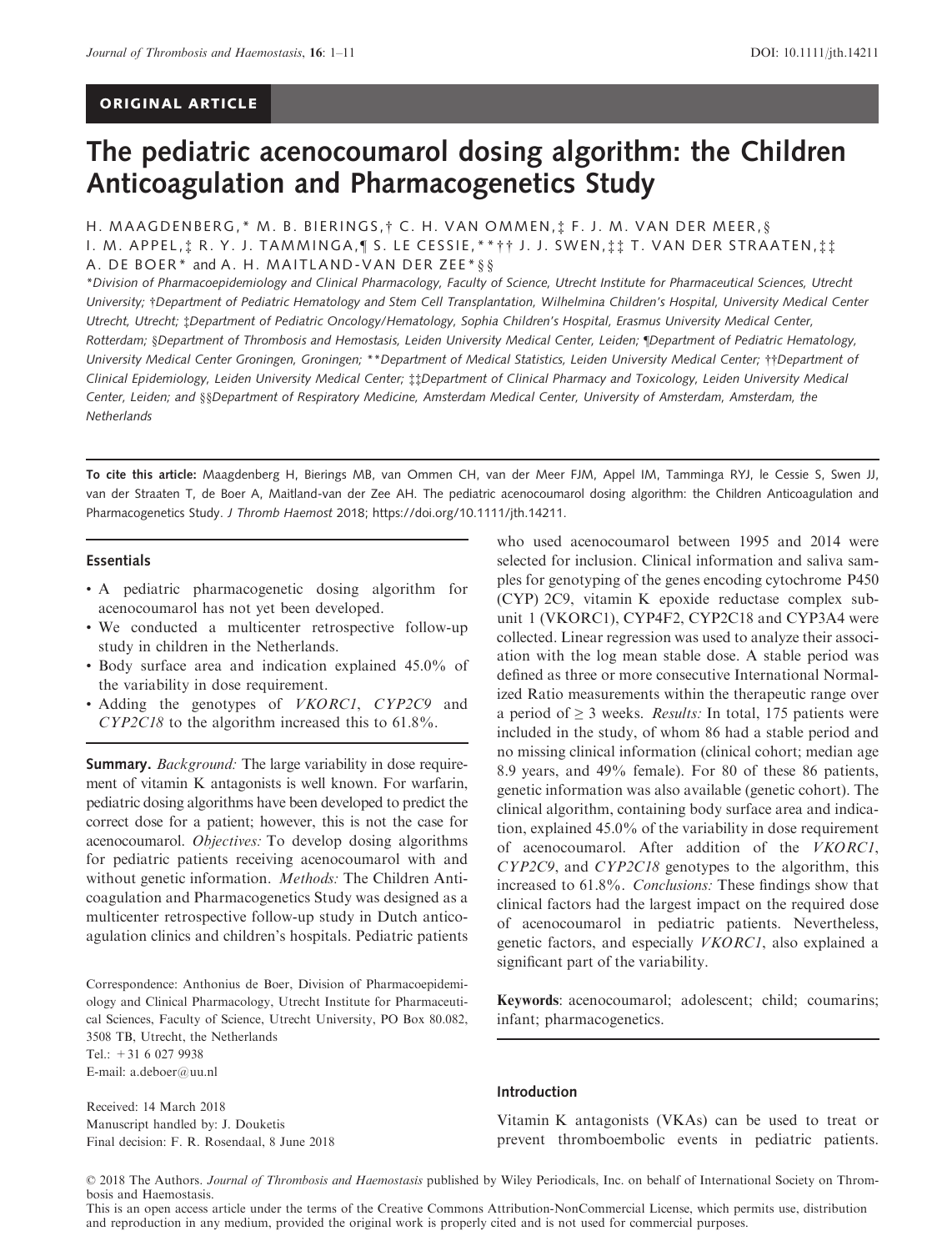Dosing of VKAs in pediatric patients is complex, partly because of the developing hemostatic system in these patients. In this population, VKA pharmacokinetics are age-dependent, with younger patients requiring a higher dose per kilogram of body weight [1]. A limited number of studies have investigated the dosing of acenocoumarol in pediatric patients. Therefore, current pediatric guidelines generally use extrapolations of adult dosing recommendations [2–4]. Only one study has investigated the initial acenocoumarol doses needed to achieve the target International Normalized Ratio (INR) in pediatric patients [5]. These initial doses are based on weight and age group, and are incorporated in the guideline of the Dutch Federation of Anticoagulation Clinics [6]. In 2009, Spoor *et al.* studied the initial and maintenance doses in pediatric patients for acenocoumarol and phenprocoumon in the Netherlands. The doses recommended in the guidelines seem to be safe, but are not yet optimal, with percentages of time in which the INR is within the therapeutic range (time in therapeutic range [TTR]) of around 50% during the first year of treatment [7]. Within the cohort of the Children Anticoagulation and Pharmacogenetics Study, we obtained similar results within the first 3 months of acenocoumarol use (54.6%), and higher percentages after the first 3 months of use  $(> 64\%)$  [8].

There is large interindividual and intraindividual variability in VKA dose requirements. The dose is influenced by many factors, such as height, weight, age, sex, indication for VKA treatment, concurrent drug therapy, and vitamin K intake. Besides these factors, variations in certain genes can influence the dose requirement. The genes that are now known to have the largest influence are those encoding cytochrome P450 (CYP) 2C9 and vitamin K epoxide reductase complex subunit 1 (VKORC1). Single-nucleotide polymorphisms (SNPs) in CYP2C9 (CYP2C9\*2 and CYP2C9\*3; rs1799853 and rs1057910, respectively) reduce the metabolism of VKAs, and an SNP in *VKORC1* (rs9934438) increases sensitivity to VKAs. In both cases, the required dose is lower for patients with the variant than for those with the wild-type genotype, to prevent overanticoagulation [9]. The frequency of carrying one or two variant alleles (CYP2C9\*2 or CYP2C9\*3) in CYP2C9 is 35.1% in the European population [10]. For VKORC1, 61.8% of the European population has one or two variant alleles [10]. Polymorphisms in or flanking CYP4F2 (rs2108622), CYP2C18 (rs1998591) and CYP3A4 (CYP3A4\*1B and CYP3A4\*22; rs2740574 and rs35599367, respectively) have also been shown to explain part of the variation in adults [11–14].

For warfarin, a dosing algorithm was constructed for adults by the International Warfarin Pharmacogenetics Consortium [15]. In a study by Biss et al., the maintenance dose in pediatric patients was correlated with the calculated doses by the use of this algorithm; however, there was a continuous non-linear overestimation of the dose [16]. This indicated that there is a need for a specific algorithm for pediatric patients. Up to now, several studies have been carried out to create a warfarin pharmacogenetic dosing algorithm for pediatric patients [16–23]. However, to the best of our knowledge, no studies have been carried out to establish an algorithm for acenocoumarol in pediatric patients.

The aim of this study was to develop two dosing algorithms for acenocoumarol in pediatric patients: one algorithm with genetic information, and one without genetic information. The latter can be applied when genotyping is not (yet) available.

# Methods

## Study design and patient collection

We performed a retrospective follow-up study in four academic pediatric hospitals (Emma Children's Hospital Amsterdam, Wilhelmina Children's Hospital Utrecht, Sophia Children's Hospital Rotterdam, and Beatrix Children's Hospital Groningen) and the Leiden anticoagulation clinic in the Netherlands. Patients who used acenocoumarol for > 1 month between January 1995 and December 2014 and who were aged  $\leq 18$  years at the time of acenocoumarol use were eligible for participation. The follow-up of a patient ended at the end date of data collection at the anticoagulation clinic (between 11 January 2014 and 10 March 2016), when they reached 19 years of age, when they stopped receiving acenocoumarol therapy, or when they were lost to follow-up. A sample size of 110 patients was required to be able to detect a difference of 1 mg daily between the  $CYP2C9*2$  and  $CYP2C9*3$  genotypes ( $\alpha = 0.05$  [twosided]; power =  $80\%$ ; standard deviation of 2.1 mg in the outcome [16]).

The Medical Ethics Review Committee of the University Medical Center Utrecht decided that the study did not need ethical approval, because non-invasive DNA collection was used. The UPPER Institutional Review Board of the Division of Pharmacoepidemiology and Clinical Pharmacology of Utrecht University approved the study protocol. All participants (and/or their parents or legal guardians) provided informed consent before taking part.

## Data collection

Participants and/or their parents were asked to fill in a questionnaire. They were asked for their ethnicity, whether breastfeeding had occurred during therapy, and, if applicable, whether the breastfeeding was combined with vitamin K use by the mother.

To obtain complete data for all patients, data were collected at both the hospital where they were treated and at their anticoagulation clinic. Information on the therapeutic INR range (TR), INR values and acenocoumarol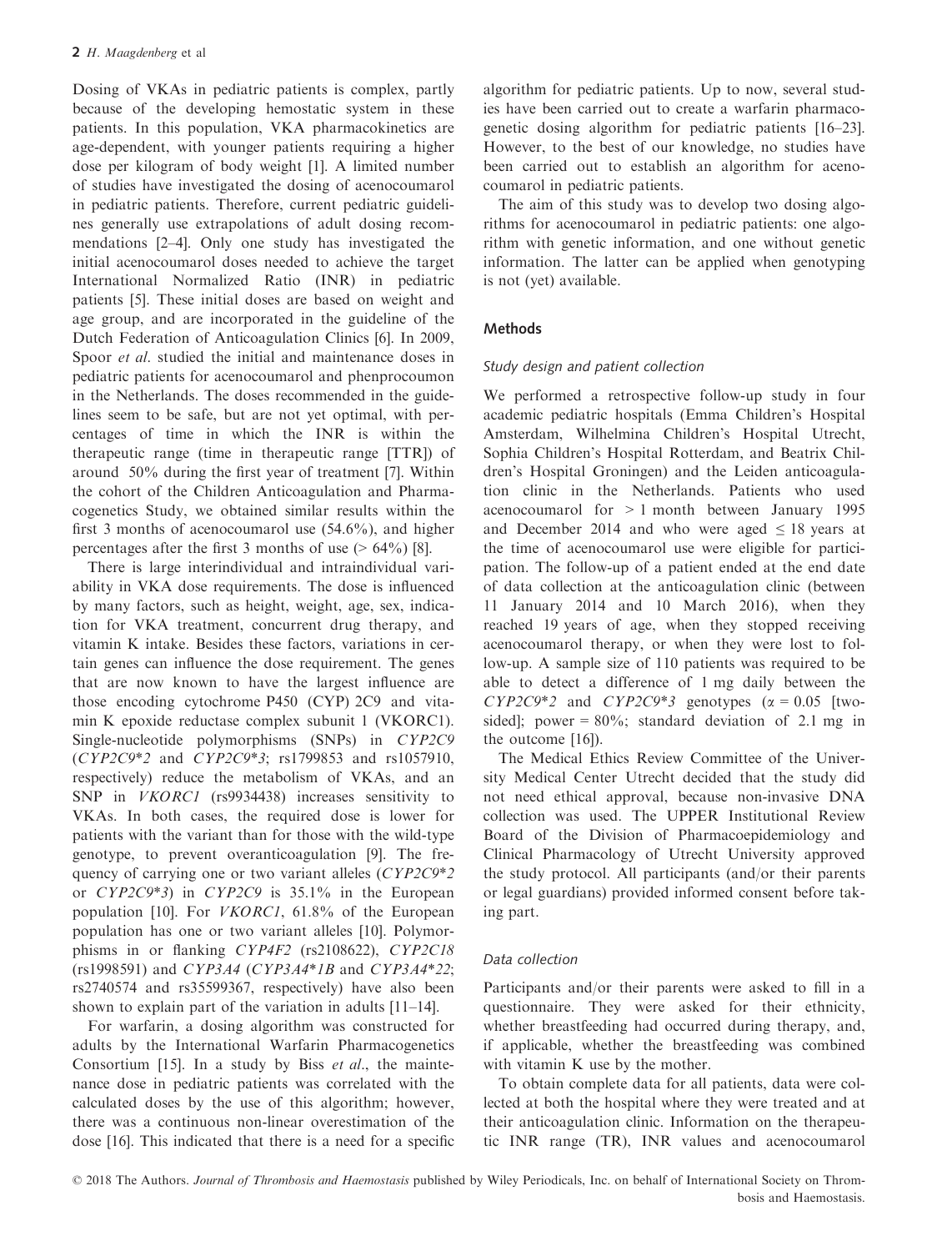doses was collected at the anticoagulation clinics. Information on the indication for acenocoumarol therapy, date of birth, sex, TR, INR and acenocoumarol doses was collected at the hospital. Furthermore, information on height and weight was collected at the hospital at the start of and during acenocoumarol therapy.

## **Genotyping**

Saliva was used for collection of DNA. Saliva collection packages were sent to the participants after they had signed informed consent forms. The Oragene-DNA (DNA Genotek, Ottawa, Canada) (OG-575) kit for Assisted Collection was used for participants aged between 0 years and 4 years, and the Oragene-DNA (OG-250) kit was used for participants aged > 4 years. Genotyping was performed by the laboratory of the Leiden University Medical Center by use of a LightCycler 480 with a TaqMan SNP genotyping assay (ThermoFisher, Waltham, MA, USA). The following SNPs were genotyped: VKORC1 rs9934438, CYP2C9 rs1799853 and rs1057910, CYP4F2 rs2108622, CYP3A4 rs35599367 and rs2740574, and CYP2C18 rs1998591. Only genotypes of the SNPs that were in Hardy–Weinberg equilibrium ( $P \ge 0.05$ ) were included in the analysis.

#### Outcome and determinants

The outcome of interest was the stable maintenance dose (in mg daily) defined as the mean dose during the first stable period after initiation without missing information on dose and INRs. A stable period was defined as three or more consecutive INR measurements within the patientspecific TR over a period of  $\geq$  3 weeks. Patients who did not reach a stable period were excluded from the analysis.

For the development of the algorithm, the following determinants were used: age at start of stable period, sex, indication for anticoagulation, TR, weight, height, and body surface area (BSA) calculated with the formula of Haycock. For the genotype-guided algorithm, the VKORC1, CYP2C9, CYP4F2, CYP3A4 and CYP2C18 genotypes were also used as determinants (number of variant alleles).

Height and weight change continuously in pediatric patients; hence, the last available measurement could be outdated at the start of the stable period. Therefore, we constructed time windows by using the World Health Organization growth tables of height and weight for age [24–27]. For each age, the duration of time in which the mean height increased by  $\leq$  5 cm and the mean weight by  $\leq$  2 kg was determined. We considered height and weight to be still valid when measured within the time window. The applied time windows per age at the start of the stable period are shown in Table S1. Only weight and height values that were valid according to the above time windows were used.

#### Statistical analysis and algorithm development

Two algorithms were generated for acenocoumarol: one with genetic information (genetic model) and one without genetic information (clinical model). Linear regression was used to model the relationships between stable dose as outcome and determinants. Determinants that were univariately associated with outcome  $(P < 0.2)$  were used as candidate variables for the algorithm. Two transformations of the outcome were considered, i.e. 10-log and square root transformation, to establish whether transformation would, by visual inspection, improve the normal distribution. If this was the case, the transformation by which the outcome was visually most normally distributed was used. A forward stepwise selection procedure was used for the multivariate analysis, in which all determinants with a Pvalue of < 0.05 were entered into the model.

To analyze differences in mean dose between categories of a determinant, a Student's t-test or a one-way ANOVA was used.

A sensitivity analysis was conducted in which, instead of a forward stepwise selection procedure, a backward selection procedure was used. A second sensitivity analysis was conducted to check whether defining the stable period more strictly (three or more consecutive INR measurements within the TR over a period of  $\geq$  4 weeks and no dose changes of  $> 10\%$ ) would lead to different results with regard to  $R^2$ , covariates entered in the model, and the  $\beta$  estimates.

The observed mean stable dose was compared with the doses predicted by the genetic model and the doses calculated on the basis of weight and age group as described in the guideline of the Dutch Federation of Anticoagulation Clinics [6]. They were compared by use of a Wilcoxon signed rank test.

Statistical analysis was carried out with spss version 23.0.

### Results

#### Patient characteristics

In total, 175 patients were included in the study, of whom 123 had a stable period and dose information available. The patients with valid weight and height information were included in the clinical cohort  $(n = 86)$ . Of these 86 patients, genetic analysis failed in one, and no saliva sample was collected for five. Therefore, for 80 patients, genetic information was available, and these were included in the genetic cohort (Fig. 1). An overview of the characteristics of the cohorts (including indications for anticoagulation) is shown in Table 1. The cohorts consisted of similar numbers of females and males, with median ages of 8.9 years (clinical cohort) and 9.7 years (genetic cohort). Most patients were treated with the standard-intensity (2.5–3.5) or high-intensity (3.0–4.0) TRs that were used at the time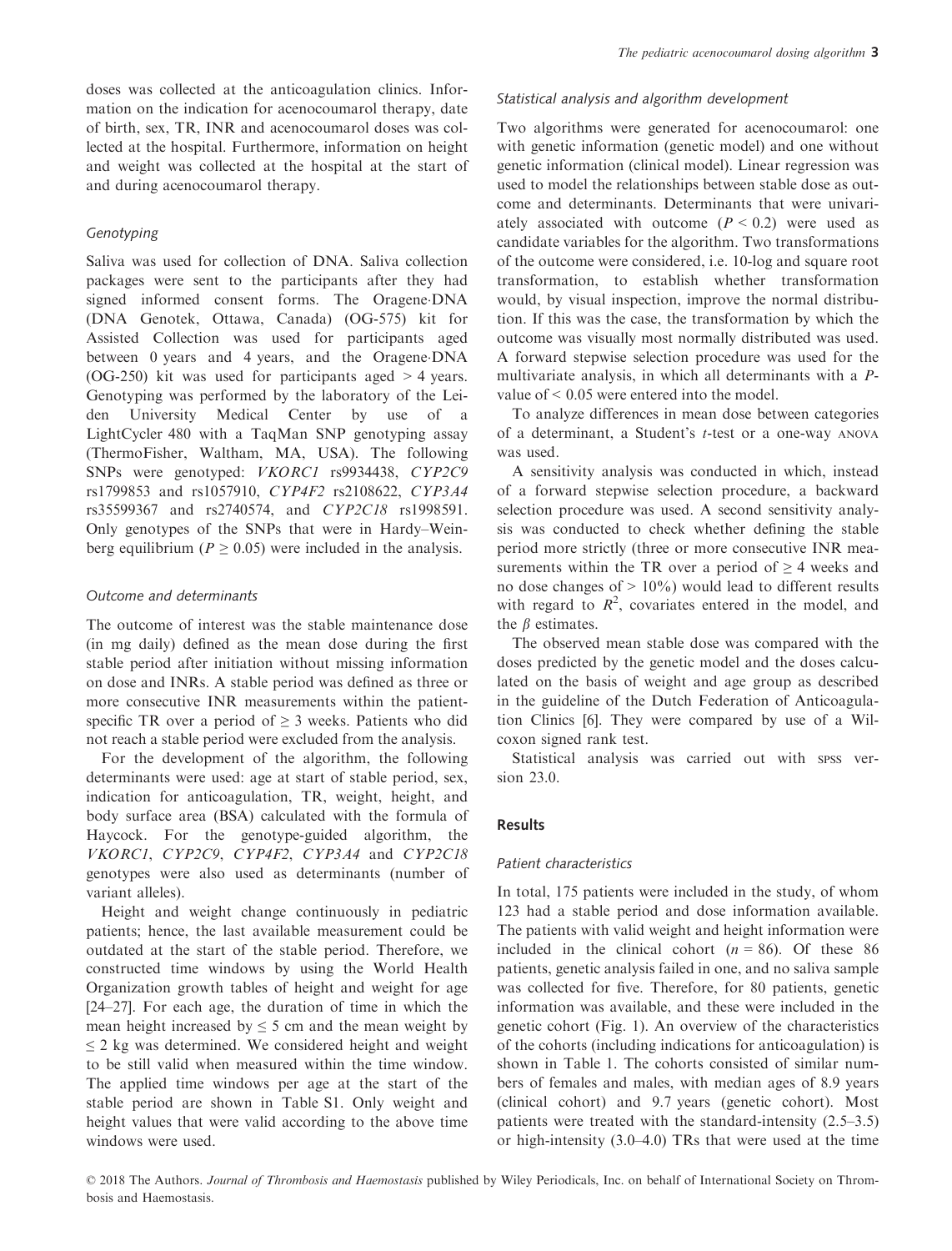of the study in the Netherlands. No patients were breastfed during the stable period.

#### Genetic characteristics

The genotype distribution of the SNPs in the five studied genes with the observed mean stable doses are shown in Table 2. Almost all genotypes showed a trend of decreasing dose with an increase in number of variant alleles, except for CYP3A4\*1B, for which a trend in the opposite direction was shown. All genotypes were in Hardy–Weinberg equilibrium, and all SNPs had call rates of  $\geq 99.5\%$ .

## Association of clinical and genetic variables with acenocoumarol dose

From the tested transformations, the 10-log transformation of the mean stable dose resulted in the visually most normal distribution, and was therefore used.

High associations existed between log mean stable dose and age  $(R^2 = 30.5; P < 0.001)$ , height  $(R^2 = 36.9;$  $P < 0.001$ ), weight ( $R^2 = 36.5$ ;  $P < 0.001$ ), and BSA  $(R^2 = 40.4; P < 0.001)$ . Patients with a Fontan circulation required a statistically significantly lower log mean stable dose than the other patients (mean difference of 1.10 mg; 95% confidence interval (CI)  $[0.60-1.60]$ ;  $P < 0.001$ ), as shown in Fig. 2. This could not be explained by the fact that Fontan patients in general have a lower TR. When Fontan patients were compared with non-Fontan patients stratified per TR group, the mean dose was always lower in Fontan patients than in non-Fontan patients (Table S3). The TR was not statistically significantly associated with the log mean stable dose  $(R^2 = 4.2\%;$  $P = 0.058$ ). The median of the individual mean observed doses per TR seemed to increase when the TR increased, as shown in Fig. 3. However, the observed mean stable doses of patients with a TR of 2.0–3.5 reached from the lowest to the highest observed mean stable dose in all patients in the cohort.

VKORC1, CYP2C9\*2/CYP2C9\*3 and CYP3A4\*22 were associated with a lower log mean stable dose when the number of variant alleles increased (*VKORC1*,  $R^2 = 19.2\%$ ,  $P < 0.001$ ; CYP2C9\*2/CYP2C9\*3,  $R^2 = 3.9\%$ ,  $P = 0.080$ ; CYP3A4\*22,  $R^2 = 4.2\%$ ,  $P = 0.067$ ). The log mean stable dose was statistically significantly higher in patients with the VKORC1 GG genotype than in patients with the AG genotype (mean difference of 0.93 mg; 95% CI [0.29–1.58];  $P = 0.010$  or AA genotype (mean difference of 1.35 mg;  $95\%$  CI [0.48–2.21];  $P < 0.001$ ), as shown in Fig. 2. For CYP2C9\*2/CYP2C9\*3 and CYP3A4\*22, there were no statistically significant differences in mean stable dose between the genotypes.

No associations with *P*-values of  $\leq 0.2$  were found for ethnicity, sex, CYP4F2, or CYP3A4\*1B.

#### Multivariate linear regression

From the univariate analysis, BSA, Fontan circulation, TR, VKORC1, CYP2C18, CYP3A4\*22 and CYP2C9\*2/ CYP2C9\*3 were used as candidate variables in the multivariate regression analysis (because  $P < 0.2$ ). For the



Fig. 1. Flowchart of patients included in the cohort for the clinical algorithm and genetic algorithm. \*More information on the 47 patients who were excluded because of missing a stable period can be found in Table S2. SNP, single-nucleotide polymorphism.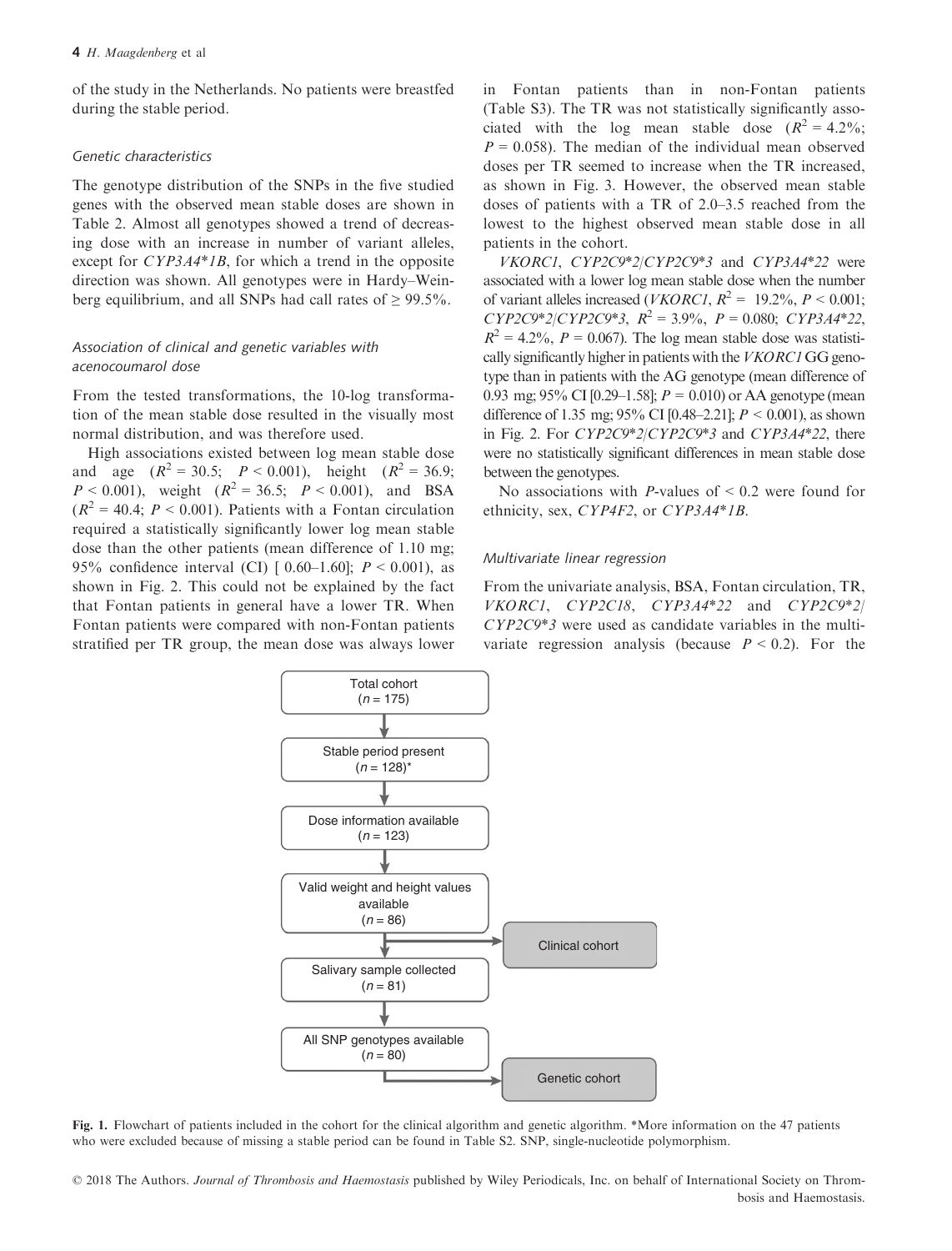Table 1 Patient characteristics at start of stable period

|                                             | Clinical cohort*<br>$(n = 86)$ | Genetic cohort*<br>$(n = 80)$ |
|---------------------------------------------|--------------------------------|-------------------------------|
| Female sex, $n \binom{0}{0}$                | 42 (48.8)                      | 40(50.0)                      |
| Age (years),                                | $8.9(4.2-13.3)$                | $9.7(4.2 - 14.0)$             |
| median (IQR)                                |                                |                               |
| $\leq 1, n \left( \frac{0}{0} \right)$      | 2(2.4)                         | 2(2.5)                        |
| $1-3, n (%)$                                | 16(18.8)                       | 15(19.0)                      |
| 4–6, $n$ (%)                                | 18 (21.2)                      | 15(19.0)                      |
| 7–9, $n$ $\binom{0}{0}$                     | 10(11.8)                       | 9(11.4)                       |
| 10-12, $n$ (%)                              | 12(14.1)                       | 12(15.2)                      |
| 13–15, $n$ (%)                              | 13(15.3)                       | 12(15.2)                      |
| 16–18, $n$ (%)                              | 14(16.5)                       | 14(17.7)                      |
| Ethnicity, $n$ (%)                          |                                |                               |
| European                                    | 73 (84.9)                      | 68 (85.0)                     |
| Asian                                       | 2(2.3)                         | 2(2.5)                        |
| African                                     | 2(2.3)                         | 2(2.5)                        |
| Others                                      | 4(4.7)                         | 4(5.0)                        |
| Unknown                                     | 5(5.8)                         | 4(5.0)                        |
| Indication for anticoagulation, $n$ (%)     |                                |                               |
| Fontan circulation                          | 26(30.2)                       | 21(26.3)                      |
| Prosthetic heart valve                      | 24 (27.9)                      | 23(28.7)                      |
| Dilated cardiomyopathy                      | 9(10.5)                        | 9(11.3)                       |
| Deep vein thrombosis/<br>pulmonary embolism | 18(20.9)                       | 18(22.5)                      |
| Aneurysm                                    | 1(1.2)                         | 1(1.3)                        |
| Pulmonary hypertension                      | 3(3.5)                         | 3(3.8)                        |
| Other cardiac indication†                   | 3(3.5)                         | 3(3.8)                        |
| Cerebral                                    | 2(2.3)                         | 2(2.5)                        |
| TR, $n$ (%)                                 |                                |                               |
| Extra-low $(2.0-2.5)$                       | 2(2.3)                         | 2(2.5)                        |
| Low $(2.0-3.0)$                             | 18(20.9)                       | 15(16.9)                      |
| Standard $(2.5-3.5)$                        | 43 $(50.0)$                    | 42(54.5)                      |
| High $(3.0-4.0)$                            | 22(25.6)                       | 20(24.7)                      |
| Extra high (3.5-4.5)                        | 1(1.2)                         | 1(1.3)                        |
| BSA‡, median (IQR)                          | $0.98(0.67-1.38)$              | $1.00(0.68-1.38)$             |

BSA, body surface area; IQR, interquartile range; TR, therapeutic International Normalized Ratio range. \*The genetic cohort is derived from the clinical cohort, with exclusion of six patients without genetic information available. †Consists of supraventricular tachycardia and an unspecified arrhythmia. ‡Calculated with the formula of Haycock.

clinical model, all variables except for the genetic ones were used.

High correlation existed between age, height, weight, and BSA (all  $r > 0.872$ ), which resulted in multicollinearity when more than one was entered into the model. BSA had the highest univariate  $R^2$  of these four variables, and incorporates all variables. Therefore, only BSA was used as a candidate variable in the multivariate linear model.

BSA, Fontan circulation, VKORC1, CYP2C18 and CYP2C9\*2/CYP2C9\*3 were entered into the genetic model (adjusted  $R^2 = 61.8\%$ ; Table 3). The clinical model containing BSA and Fontan circulation explained 45.0% of the variability in the dose requirement of acenocoumarol.

#### Sensitivity analysis

Changing the selection procedure to backward selection resulted in exactly the same models.

When the stricter definition of a stable period was used, 47 patients could be included in the analysis. Multivariable analysis resulted in a genetic algorithm consisting of BSA, *VKORC1* genotype, and *CYP2C9* genotype (adjusted  $R^2 = 62.2\%$ ). The coefficients were similar to those generated with the cohort with the less strict definition. The clinical algorithm consisted only of BSA and explained 42.6% of the variability in the dose requirement. Data are shown in Tables S4–S6.

When age was used instead of BSA, 116 patients could be included in the genetic cohort. The same variables with comparable coefficients were found, with an adjusted  $R^2$  of 54.4%. The clinical algorithm ( $n = 123$ ) with age and Fontan circulation explained only 37.9% of the variability in the dose requirement. Data are shown in Tables S7–S9.

## Guideline versus the genetic algorithm

Overall, the current guideline of the Dutch Federation of Anticoagulation Clinics shows a slight trend of underestimating the dose for homozygous wild-type genotypes and overestimating the dose for homozygous variant genotypes (Table 2). For the VKORC1 AA genotype, homozygous variant type, there was a statistically significant overestimation of the dose according to the guideline as compared with the required observed stable dose (median difference of 0.44 mg; interquartile range [IQR] 0.28– 0.98;  $P = 0.019$ ). Furthermore, for the CYP2C18 GG genotype, homozygous wild-type, a statistically significant underestimation of the dose was observed (median difference of  $-$  0.20 mg; IQR  $-$  0.88 to 0.25;  $P = 0.025$ ).

Figure 4 shows that the difference between the predicted and the observed dose was small for most patients (median differences of 0.38 mg [genetic model] and 0.54 mg [clinical model and current guideline]). With the genetic model, 82.5% of the patients had a predicted dose that was  $\leq 1$  mg higher or lower than the observed dose. For the clinical model and the current guideline, these proportions were 77.5% and 75%, respectively. Two patients (cases 6 and 11) had large overestimations of the dose by the genetic model (differences of  $> 2$  mg). Neither patient had a Fontan circulation or variant *VKORC1*, *CYP2C9* and *CYP2C18* genotypes. However, they had obesity (body mass index [BMI] > 30) and had a distinctively higher BSA than other patients of the same age (Fig. S1). Four patients (cases 16, 55, 62, and 68) had large underestimations of the dose (> 2 mg) by the clinical model and the guideline (and for case 68, also the genetic model). These patients did not have variant *VKORC1*, *CYP2C9* and *CYP2C18* genotypes or a Fontan circulation. However, they had higher observed doses than other patients of similar age (Fig. S2).

#### Discussion

To the best of our knowledge, this is the first pediatric cohort in which the effects of clinical and genetic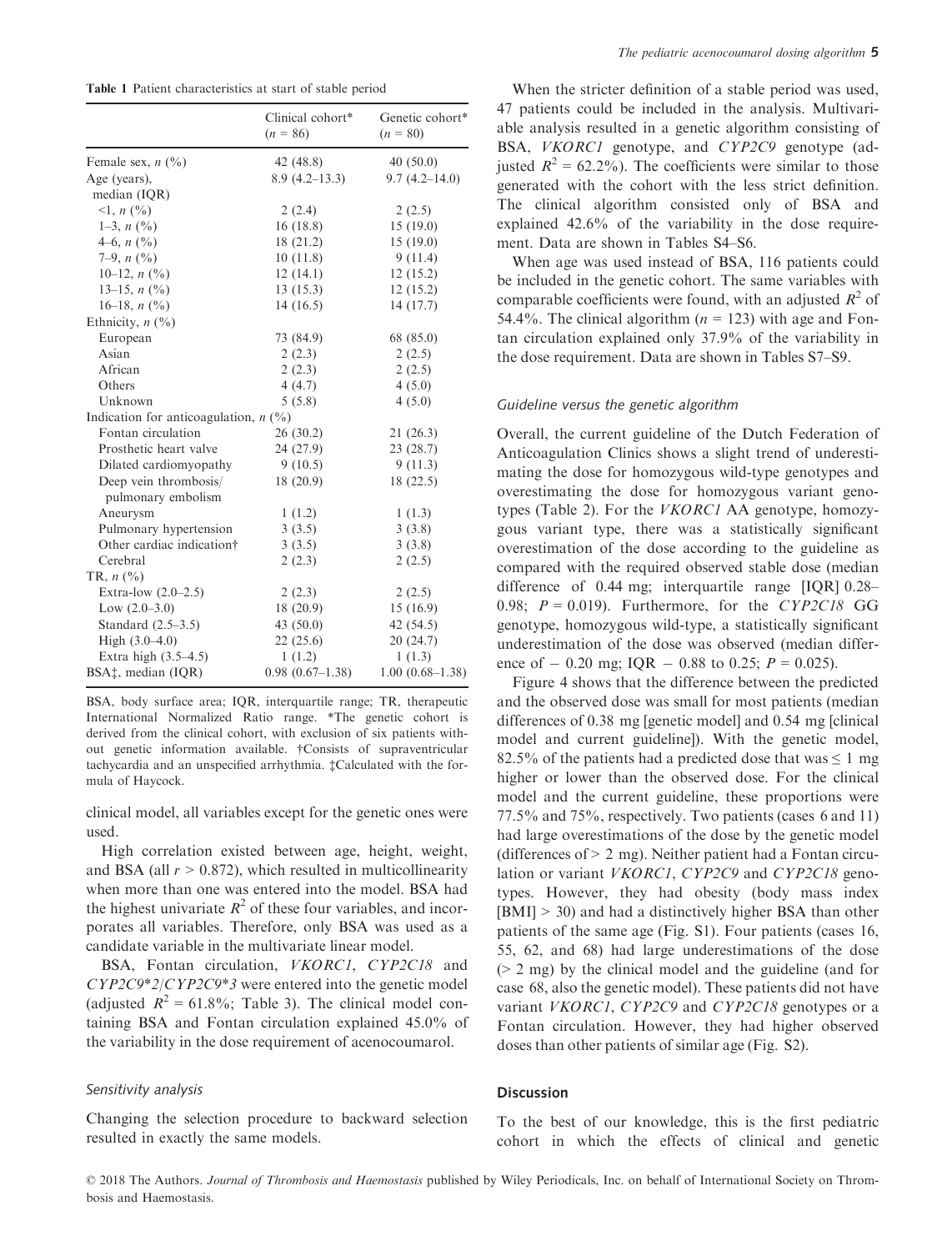Table 2 Distribution of genotypes and observed, predicted and guideline-based daily dose

|                     | $n(^{0}/_{0})$ | Observed dose, median (IQR)* | Predicted dose, median (IQR)* | Guideline-based dose, median (IQR)*† |
|---------------------|----------------|------------------------------|-------------------------------|--------------------------------------|
| <b>VKORC1</b>       |                |                              |                               |                                      |
| GG <sup>+</sup>     | 33(41.3)       | $2.52(1.70-3.64)$            | $2.34(1.56-3.11)$             | $1.89(1.47-2.50)$                    |
| AG                  | 34(42.5)       | $1.66(1.14-2.29)$            | $1.38(1.22 - 2.21)$           | $1.44(1.02-1.95)$                    |
| AA                  | 13(16.3)       | $1.00(0.71-1.68)$            | $1.35(0.95-1.48)$             | $1.63$ $(1.56-2.03)\$ §              |
| $CYP2C9*2/CYP2C9*3$ |                |                              |                               |                                      |
| CC/AAt              | 50 $(62.5)$    | $1.88(1.29-2.83)$            | $1.63(1.35-2.5)$              | $1.66(1.32 - 2.10)$                  |
| CC/CA               | 10(12.5)       | $1.21(0.71-2.55)$            | $1.05(0.91 - 2.15)$           | $1.71(1.30-2.35)$                    |
| CT/AA               | 17(21.3)       | $1.70(1.14-2.64)$            | $1.64(1.4-2.05)$              | $1.63(1.30-2.30)$                    |
| CT/CA               | 2(2.5)         | $1.51(0.81 - 2.22)$          | $1.71(0.9-2.53)$              | $2.38(1.55-3.2)$                     |
| TT/AA               | 1(1.3)         | $1.44(1.44-1.44)$            | $1.10(-)$                     | $0.90(-)$                            |
| CYP2C18             |                |                              |                               |                                      |
| GG <sup>+</sup>     | 46(57.5)       | $1.85(1.15-3.24)$            | $1.64(1.35-2.50)$             | $1.56(1.18-2.04)\$                   |
| AG                  | 29(36.3)       | $1.62(1.12 - 2.37)$          | $1.48(1.07-2.29)$             | $1.76(1.43-2.50)$                    |
| AA                  | 5(6.3)         | $1.83(0.71-1.89)$            | $1.56(0.95-1.87)$             | $2.08(1.70-2.15)$                    |
| CYP4F2              |                |                              |                               |                                      |
| CC <sub>1</sub>     | 40(50.0)       | $1.80(1.29-3.13)$            |                               |                                      |
| <b>CT</b>           | 37(46.3)       | $1.68(1.14-2.37)$            |                               |                                      |
| <b>TT</b>           | 3(3.8)         | $2.27(0.81 - 3.02)$          |                               |                                      |
| $CYP3A4*22$         |                |                              |                               |                                      |
| GG <sup>+</sup>     | 67(83.8)       | $1.84(1.15-2.83)$            |                               |                                      |
| <b>GA</b>           | 13(16.3)       | $1.28(0.81-1.83)$            |                               |                                      |
| $CYP3A4*IB$         |                |                              |                               |                                      |
| TT <sub>1</sub>     | 74 (92.5)      | $1.70(1.14-2.63)$            |                               |                                      |
| TC                  | 6(7.5)         | $1.98(1.84 - 2.64)$          |                               |                                      |

CYP, cytochrome P450; IQR, interquartile range; VKORC1, vitamin K epoxide reductase complex subunit 1; –, not applicable. \*Doses are shown as mg daily. †The dose is calculated on the basis of the dosing information of the guideline of the Dutch Federation of Anticoagulation Clinics [6]. ‡Wild-type genotype. §Difference between observed and guideline-based dose, P < 0.05.



Fig. 2. Differences in mean stable dose between vitamin K epoxide reductase complex subunit  $1 (VKORCI)$  genotypes and patients with or without a Fontan circulation. (A) A boxplot of the mean stable dose in mg daily per VKORC1 genotype in the genetic cohort. (B) A boxplot of patients with and without a Fontan circulation in the clinical cohort (B). The P-values shown were calculated by use of the log mean stable dose.

factors on the acenocoumarol dose requirement have been studied. It shows that almost two-thirds of the variability in acenocoumarol dose requirement can be explained by BSA, Fontan circulation, and VKORC1, CYP2C9 and CYP2C18 genotypes. Almost half of the total variability can be explained by clinical factors.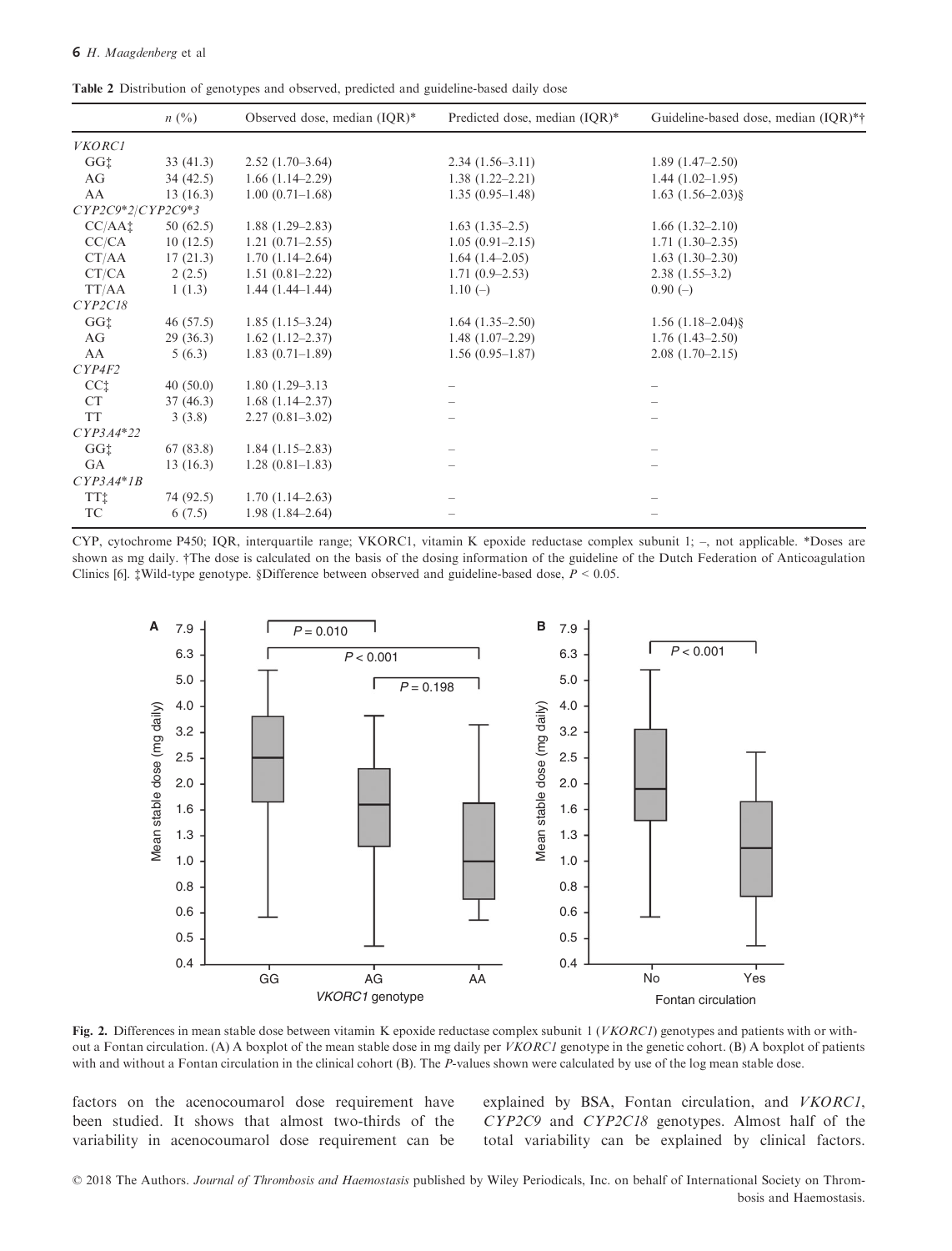

Fig. 3. The observed mean stable dose per therapeutic International Normalized Ratio range (TR) in the clinical cohort. IQR, interquartile range.

| <b>Table 3</b> Genetic and clinical algorithm |  |
|-----------------------------------------------|--|
|-----------------------------------------------|--|

|                                           | Genetic algorithm <sup>*</sup> $(n = 80)$ |                                    | Clinical algorithm <sup>†</sup> $(n = 86)$ |                                    |
|-------------------------------------------|-------------------------------------------|------------------------------------|--------------------------------------------|------------------------------------|
|                                           | Coefficients $(95\% \text{ CI})$          | Univariate<br>unadjusted $R^2$ (%) | Coefficients<br>$(95\% \text{ CI})$        | Univariate<br>unadjusted $R^2$ (%) |
| Intercept                                 | 0.105                                     |                                    | $-0.061$                                   |                                    |
| <b>BSA</b>                                | $0.316$ (0.228 to 0.404)                  | 38.3                               | $0.319$ (0.215 to 0.424)                   | 40.4                               |
| Fontan circulation                        | $-0.102$ (- 0.187 to - 0.017)             | 17.3                               | $-0.149$ ( $-0.247$ to $-0.051$ )          | 22.3                               |
| <b>VKORC1</b>                             | $-0.120$ (- 0.171 to - 0.069)             | 19.2                               |                                            |                                    |
| CYP2C18                                   | $-0.084$ (- 0.146 to - 0.022)             | 4.4                                |                                            |                                    |
| $CYP2C9*2$ and $CYP2C9*3$                 | $-0.090$ ( $-0.155$ to $-0.026$ )         | 3.9                                |                                            |                                    |
| Unadjusted $R^2$ of the algorithm $(\% )$ | 64.3                                      |                                    | 46.3                                       |                                    |
| Adjusted $R^2$ of the algorithm $(\% )$   | 61.8                                      |                                    | 45.0                                       |                                    |

BSA, body surface area; CI, confidence interval; CYP, cytochrome P450; VKORC1, vitamin K epoxide reductase complex subunit 1; –, not applicable. \*Regression equation: log daily dose (mg) =  $0.105 + 0.316$  (BSA, m2)  $- 0.102$  (Fontan circulation, yes = 1; no = 0)  $- 0.120$  (number of VKORC1 variant alleles) – 0.084 (number of CYP2C18 variant alleles) – 0.090 (number of CYP2C9\*2 and CYP2C9\*3 variant alleles). †Regression equation: log daily dose (mg) =  $-0.061 + 0.319$  (BSA, m2)  $-0.149$  (Fontan circulation, yes = 1; no = 0).

With our data, we were able to develop both a clinical and a genetic dosing algorithm for acenocoumarol in pediatric patients.

Age or age-related factors have been shown to be important explanatory factors for the variability in dose requirement in all pediatric pharmacogenetic studies, ranging from 12% to 52.8% [16–21,23]. Mostly, age was used, but sometimes height or weight was also used. We decided to use BSA, which incorporates both height and weight, and had the highest correlation with the required maintenance dose in our cohort. BSA explained 38.3% of the variability in dose requirement. The choice of BSA resulted in a marked decrease in sample size, because a large number of patients

had no (valid) BSA information available. The number of patients (80) included in the genetic cohort is lower than the number required (110) on the basis of the sample size calculation. However, we found a standard deviation of 1.26 mg in the outcome for CYP2C9 (data not shown), which is lower than the 2.1 mg used in the sample size calculation. Consequently, a power of 97.7% was achieved with these 80 patients. The sensitivity analysis in which age was used instead of BSA led to a similar model (same variables and similar coefficients). This shows that the smaller sample size of the cohort when BSA was used did not materially influence the model or decrease the chance of other factors being included in the model.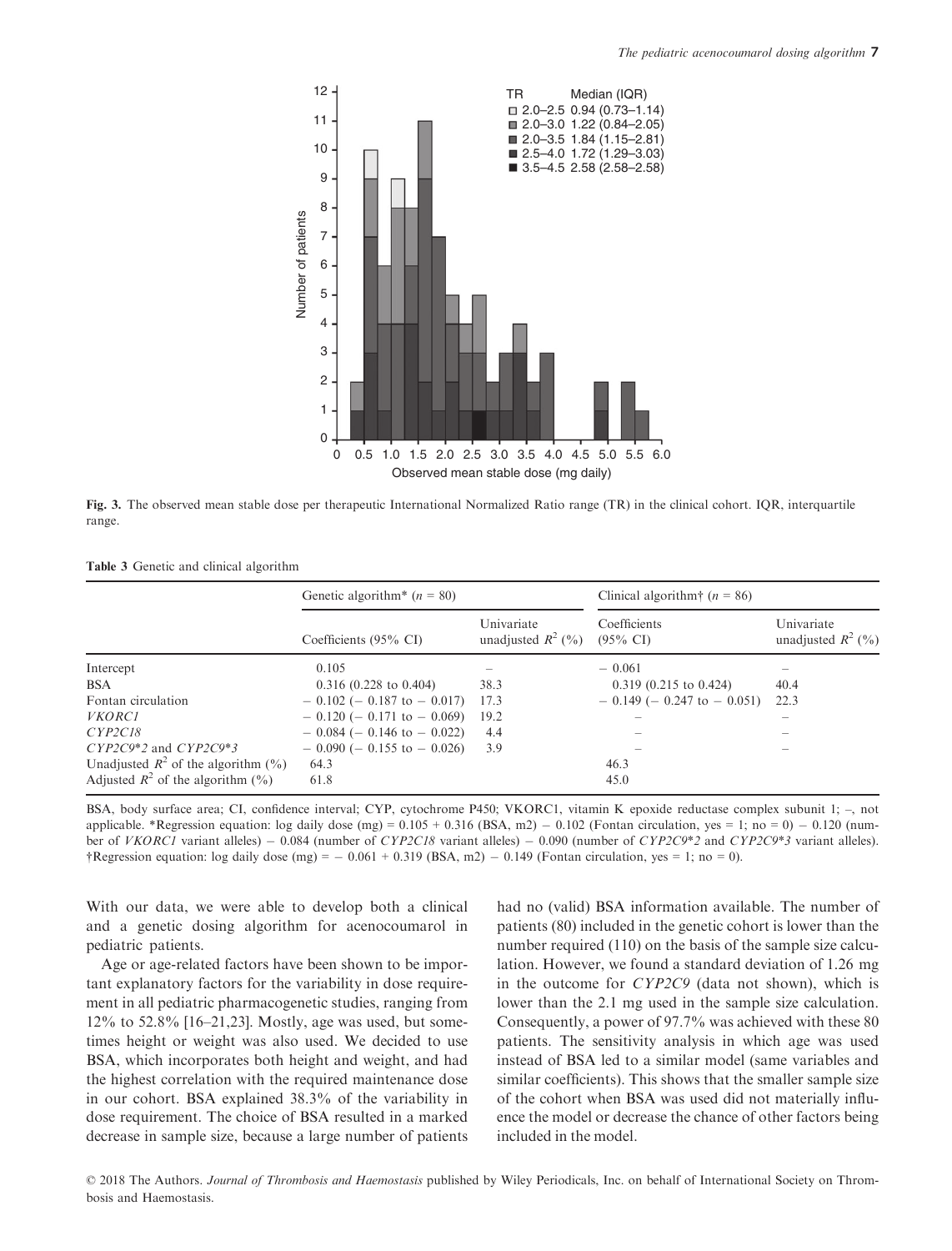

Fig. 4. The differences between predicted and observed doses within the genetic cohort. The differences of the predicted doses with the genetic model (dots), clinical model (triangles) and current guideline (crosses) from the observed mean stable doses are plotted against the predicted dose. There was a large overestimation (> 2 mg) of the dose by the genetic model for cases 6 and 11, and large underestimations (> 2 mg) of the dose by, especially, the clinical model and the guideline for cases 16, 55, 62, and 68.

Patients with a Fontan circulation required a lower acenocoumarol dose than patients without a Fontan circulation. The presence of a Fontan circulation explained 17.3% of the variability. This is substantially higher than the 3.2% and 2.4% found in two other studies [16,21]. Patients with a Fontan circulation were, on average, younger than the other patients and had therefore a lower BSA. Adding Fontan circulation to the model next to BSA resulted in only a minor change in the unadjusted  $R^2$  (6%). Furthermore, the TR could have influenced the dose in patients with a Fontan circulation. In the Netherlands, the range between 2.0 and 3.0 is mostly used for patients with a Fontan circulation (in our genetic cohort, 60% of the patients with this TR had a Fontan circulation). However, we showed that patients with a Fontan circulation required a lower dose even when stratified on the TR. The remaining dose-lowering effect of a Fontan circulation can probably be explained by abnormalities in these patients in liver function and coagulation [28,29].

In line with other studies, *VKORC1* is the most important genetic factor, and explains a larger part of the variability  $(19.2\%)$  than  $CYP2C9*2$  and  $CYP2C9*3$   $(3.9\%)$ . The percentages of the explained variability fluctuate between the different studies, from 2.8% to 47% [18,20] for VKORC1, and from 0.3% to 26.6% for CYP2C9 [16,18]. The reasons for this fluctuation could be the differences in patient characteristics and the small sample sizes of many studies.

In line with the findings of Teichert *et al.* in adults, we showed an association with the SNP (rs1998591) flanking CYP2C18 and the acenocoumarol dose [12]. We found that patients with the variant allele needed a lower acenocoumarol dose. The role of this SNP in the metabolism of acenocoumarol is still unclear, which makes interpreting these results difficult.

The ontogeny of the associated CYP450 enzymes and that of the target enzyme of acenocoumarol are similar. They already approach adult levels in early childhood. After birth, the concentration of CYP2C9 quickly increases, and adult values are already approached in the early years of life [30,31]. However, there is variation in expression levels at every age. Little is known about the ontogeny of CYP2C18, but it seems to have a similar ontogeny to that of CYP2C9 [32]. VKORC1 shows low activity in liver tissue in the early prenatal period. After the postnatal period, the activity stabilizes at adult values [33]. Therefore, the influences of ontogeny on the results are most likely minimal.

We did not find a statistically significant association for CYP4F2, CYP3A4\*22, and CYP3A4\*1B, which is in line with all other pediatric studies [17,21–23]. Furthermore, there was no statistically significant association between the TR and dose requirement. This is in line with the results of three other pediatric studies with warfarin [16,18,21]. Only two studies showed an association between dose and the TR, explaining 4.4% and 18% of the variation in warfarin dose requirement [17,20]. We showed that the observed doses per TR were overlapping substantially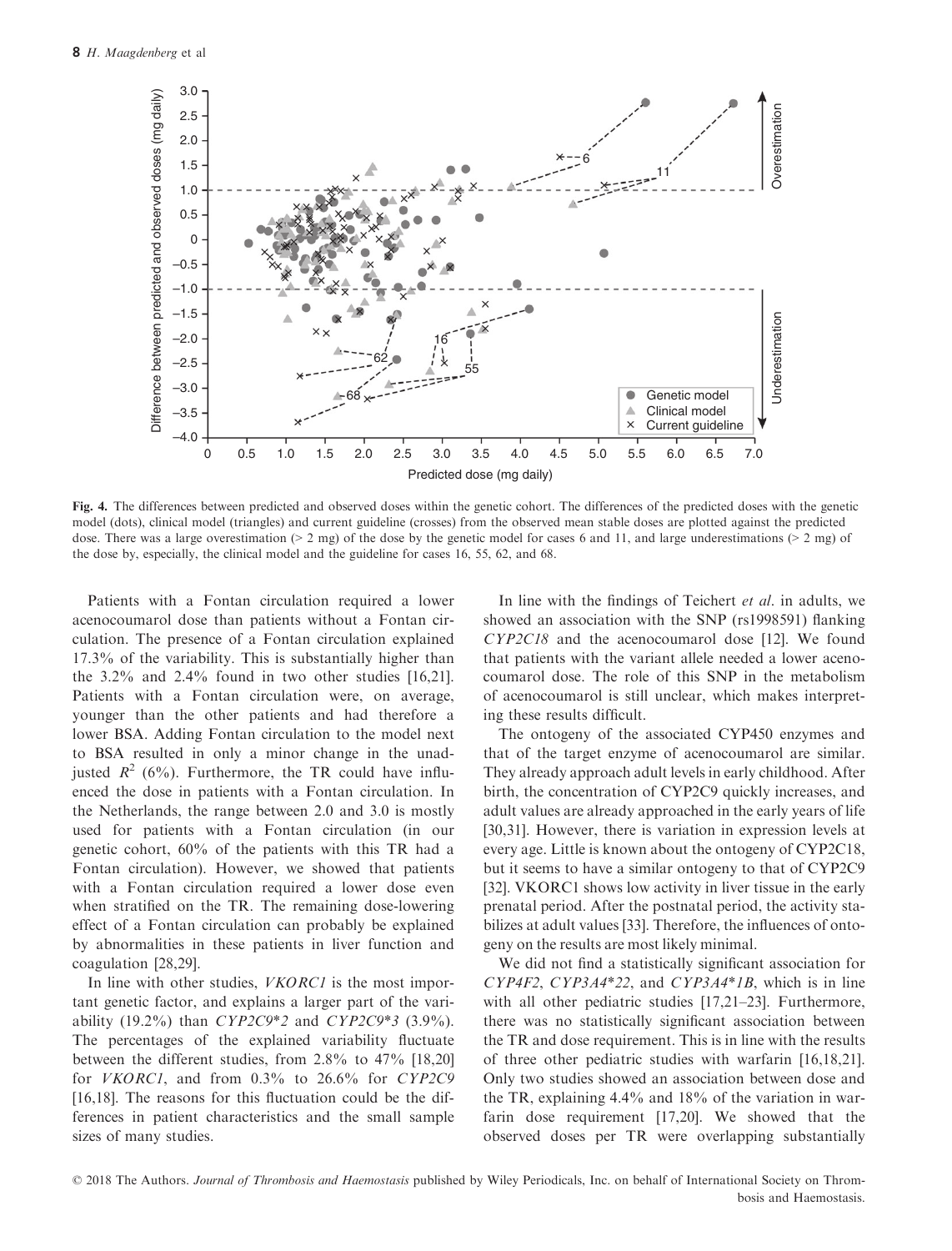(Fig. 3). Our study was probably underpowered to make a distinction between the overlapping TRs. However, we do not think that the absence of the TR from the model is a problem, because the effect seems to be small. Furthermore, the current guideline also does not use the TR as a factor to determine the dose for a patient [6].

The limitations of our study mainly concern the retrospective data collection. The information on the doses and INRs might be incorrect or incomplete. Furthermore, information on concurrent (interacting) drug therapy was not taken into account. This information was often incomplete or missing from the patient records. No information on the patients' diet (vitamin K intake) was available. Incorporating concurrent drug therapy and diet in the model could have increased the percentage of explained variability in dose requirement. The lack of this information could possibly reduce the external validity. This could also have explained the large underestimation of the predicted doses by the clinical model and the guideline, which was seen in four patients. Furthermore, the number of patients aged < 1 year was very low, which possibly reduces the validity of this model for these patients. The genetic model overestimated the dose for obese patients with a BMI of  $> 30$ .

The next step towards clinical use would preferably be the validation of the model in another cohort. However, the low number of pediatric patients using acenocoumarol makes this highly challenging. Therefore, we suggest that the genetic model could also be implemented and evaluated in a clinical setting. We believe that the model can help to get patients more quickly in the TR, allowing the number of INR measurements to be reduced and the TTR to be increased. Using the model without validation does not increase risks. Most pediatric patients start with acenocoumarol in inpatient settings, and dose adjustments can still be made on the basis of INR measurements. Furthermore, we showed a trend for the current guideline to overestimate the dose for patients with a homozygous varianttype genotype of VKORC1, CYP2C9\*2/CYP2C9\*3, and CYP2C18, and to underestimate the dose for patients with a homozygous wild-type genotype for these genes. On the other hand, implementing and evaluating the algorithm in clinical setting costs money for genotyping. Verhoef et al. showed that pharmacogenetic dosing of acenocoumarol in adults could slightly increase health, but would only be cost-effective when the costs of genotyping decreased to  $\epsilon$ 30 or less [34]. Furthermore, the costs of genotyping are rapidly decreasing, so prices in this range might be possible in the near future.

For application of the dosing algorithm in clinical practice, tablets of lower strength than the current 1-mg acenocoumarol tablets would be required for young patients needing low doses. In this study, we found that some pharmacies were already manufacturing capsules with lower amounts of acenocoumarol (e.g. 0.5 mg) to meet the dose requirement of the patient. Furthermore,

van Schie et al. have described how the calculated mean maintenance dose can be achieved with the current available tablets of 1 mg [35]. This method can also be used for tablets of lower strength.

We have provided two dosing algorithms; however, we recommend using the genetic algorithm. When it is not possible to perform genotyping, the clinical model can be used. In Table S9, we also show a model with only age instead of BSA, which could be used when weight and height are unknown. However, the percentage of variability that was explained by the clinical model with age instead of BSA was 7.1% lower  $(37.9\%$  versus  $45.0\%$ ). This is a high percentage, which makes it worthwhile to determine height and weight in clinical practice before starting acenocoumarol.

In conclusion, we have shown that clinical factors explain a large proportion of the variability in dose requirement of acenocoumarol in pediatric patients. Furthermore, we have demonstrated that polymorphisms in or flanking VKORC1, CYP2C9 and CYP2C18 all increase the explained variability. Together, clinical and genetic factors were able to explain 61.8% of the variability. Both the clinical model and the genetic model are expected to improve acenocoumarol therapy in pediatric patients, as compared with the dosing method used today, which is based only on age group and weight.

## Addendum

H. Maagdenberg performed the statistical analysis and wrote the manuscript. S. le Cessie supervised the statistical analysis. H. Maagdenberg, M. B. Bierings, A. H. Maitland-van der Zee, and A. de Boer interpreted the results. H. Maagdenberg purified the saliva samples. T. van der Straaten analyzed the saliva samples. All authors critically reviewed the manuscript.

#### Acknowledgements

The authors thank N. Spoor, J. van der Zee, Z. Sögütoglu, C. de Roon and D. van Bergeijk for all their help with selection of patients eligible for participation and collection of the data. We would also like to thank S. Belitser for her help with the sample size calculation. The authors also thank all of the patients and their parents/legal guardians who participated in this study.

## Disclosure of Conflict of Interests

The authors state that they have no conflict of interest.

#### Supporting Information

Additional supporting information may be found online in the Supporting Information section at the end of the article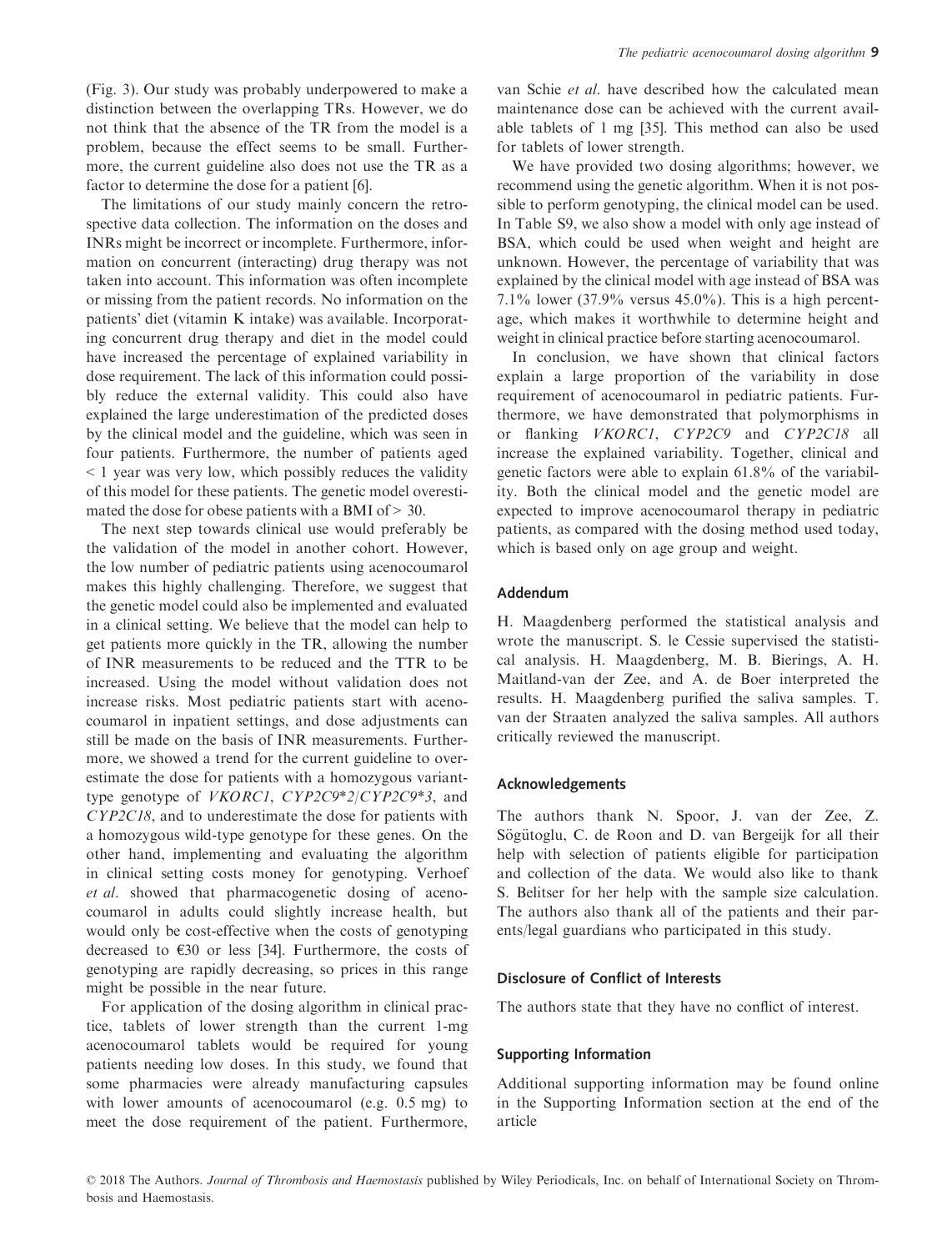#### 10 H. Maagdenberg et al.

Table S1. Applied time windows for height and weight per age at start of stable period.

Table S2. Information on the patients without a stable – distribution of genotypes.

Table S3. Mean stable dose for patients with and without a Fontan circulation stratified per TR within the genetic cohort.

Table S4. Patient characteristics of patients included using a stricter definition of a stable period.

Table S5. Distribution of genotypes within patients included using a stricter definition of a stable period – distribution of genotypes.

Table S6. Genotype-guided algorithm and clinical algorithm using a stricter definition of a stable period.

Table S7. Patient characteristics of patients included using age instead of BSA.

Table S8. Distribution of genotypes within patients included using age instead of BSA.

Table S9. Genotype-guided algorithm and clinical algorithm using age instead of BSA.

Fig. S1. BSA per age.

Fig. S2. Observed mean stable dose per age.

#### References

- 1 Bonduel MM. Oral anticoagulation therapy in children. Thromb Res 2006; 118: 85–94.
- 2 Monagle P, Chan AKC, Goldenberg NA, Ichord RN, Journeycake JM, Nowak-Göttl U, Vesely SK; American College of Chest Physicians. . Antithrombotic therapy in neonates and children: Antithrombotic Therapy and Prevention of Thrombosis, 9th ed: American College of Chest Physicians Evidence-Based Clinical Practice Guidelines. Chest 2012; 141: e737S– 801S.
- 3 Chalmers E, Ganesen V, Liesner R, Maroo S, Nokes T, Saunders D, Williams M. Guideline on the investigation, management and prevention of venous thrombosis in children. Br J Haematol 2011; 154: 196–207.
- 4 Giglia TM, Massicotte MP, Tweddell JS, Barst RJ, Bauman M, Erickson CC, Feltes TF, Foster E, Hinoki K, Ichord RN, Kreutzer J, McCrindle BW, Newburger JW, Tabbutt S, Todd JL, Webb CL; American Heart Association Congenital Heart Defects Committee of the Council on Cardiovascular Disease in the Young, Council on Cardiovascular and Stroke Nursing, Council on Epidemiology and Prevention, and Stroke Council. Prevention and treatment of thrombosis in pediatric and congenital heart disease: a scientific statement from the American Heart Association. Circulation 2013; 128: 2622–703.
- 5 Bonduel M, Sciuccati G, Hepner M, Torres AF, Pieroni G, Frontroth JP, Serviddio RM. Acenocoumarol therapy in pediatric patients. J Thromb Haemost 2003; 1: 1740–3.
- 6 Federatie van Nederlandse Trombosediensten. De kunst van het doseren – Richtlijn, leidraad en informatie voor het doseren van vitamine K-antagonisten, 8th edn. Leiden: Federatie van Nederlandse Trombosediensten, 2017.
- 7 Spoor N, Smiers FJ, van der Meer FJM, Hutten BA, van Ommen CH. Phenprocoumon and acenocoumarol treatment in paediatric patients. Thromb Haemost 2012; 108: 1238–41.
- 8 Maagdenberg H, Bierings MB, van Ommen CH, van der Meer FJM, Appel IM, Tamminga RYJ, de Boer A, Maitland-van der Zee AH. Characteristics and quality of oral anticoagulation

treatment in pediatric patients in the Netherlands based on the CAPS cohort. J Thromb Haemost 2018; 16: 116–24.

- 9 Schalekamp T, de Boer A. Pharmacogenetics of oral anticoagulant therapy. Curr Pharm Des 2010; 16: 187–203.
- 10 EMBL-EBI. Ensembl human genome browser. Population genetics. 1000 Genomes Project Phase 3. Available at: [http://www.e](http://www.ensembl.org/Homo_sapiens) [nsembl.org/Homo\\_sapiens](http://www.ensembl.org/Homo_sapiens) (accessed 5 July 2017).
- 11 Wang D, Guo Y, Wrighton SA, Cooke GE, Sadee W. Intronic polymorphism in CYP3A4 affects hepatic expression and response to statin drugs. Pharmacogenomics J 2011; 11: 274–86.
- 12 Teichert M, Eijgelsheim M, Rivadeneira F, Uitterlinden AG, van Schaik RHN, Hofman A, De Smet PAGM, van Gelder T, Visser LE, Stricker BHC. A genome-wide association study of acenocoumarol maintenance dosage. Hum Mol Genet 2009; 18: 3758– 68.
- 13 van Schie RMF, Aoussar A, van der Meer FJM, de Boer A, Maitland-van der Zee AH. Evaluation of the effects of singlenucleotide polymorphisms in CYP3A4 and CYP4F2 on stable phenprocoumon and acenocoumarol maintenance doses. J Thromb Haemost 2013; 11: 1200–3.
- 14 Daly AK. Optimal dosing of warfarin and other coumarin anticoagulants: the role of genetic polymorphisms. Arch Toxicol 2013; 87: 407–20.
- 15 International Warfarin Pharmacogenetics Consortium, Klein TE, Altman RB, Eriksson N, Gage BF, Kimmel SE, Lee M-TM, Limdi NA, Page D, Roden DM, Wagner MJ, Caldwell MD, Johnson JA. Estimation of the warfarin dose with clinical and pharmacogenetic data. N Engl J Med 2009; 360: 753-64.
- 16 Biss TT, Avery PJ, Brandão LR, Chalmers EA, Williams MD, Grainger JD, Leathart JBS, Hanley JP, Daly AK, Kamali F. VKORC1 and CYP2C9 genotype and patient characteristics explain a large proportion of the variability in warfarin dose requirement among children. Blood 2012; 119: 868–73.
- 17 Moreau C, Bajolle F, Siguret V, Lasne D, Golmard J-L, Elie C, Beaune P, Cheurfi R, Bonnet D, Loriot M-A. Vitamin K antagonists in children with heart disease: height and VKORC1 genotype are the main determinants of the warfarin dose requirement. Blood 2012; 119: 861–7.
- 18 Nowak-Göttl U, Dietrich K, Schaffranek D, Eldin NS, Yasui Y, Geisen C, Mitchell LG. In pediatric patients, age has more impact on dosing of vitamin K antagonists than VKORC1 or CYP2C9 genotypes. Blood 2010; 116: 6101–5.
- 19 Kato Y, Ichida F, Saito K, Watanabe K, Hirono K, Miyawaki T, Yoshimura N, Horiuchi I, Taguchi M, Hashimoto Y. Effect of the VKORC1 genotype on warfarin dose requirements in Japanese pediatric patients. Drug Metab Pharmacokinet 2011; 26: 295–9.
- 20 Nguyen N, Anley P, Yu MY, Zhang G, Thompson AA, Jennings LJ. Genetic and clinical determinants influencing warfarin dosing in children with heart disease. Pediatr Cardiol 2013; 34: 984–90.
- 21 Shaw K, Amstutz U, Hildebrand C, Rassekh SR, Hosking M, Neville K, Leeder JS, Hayden MR, Ross CJ, Carleton BC. VKORC1 and CYP2C9 genotypes are predictors of warfarinrelated outcomes in children. Pediatr Blood Cancer 2014; 61: 1055–62.
- 22 Wakamiya T, Hokosaki T, Tsujimoto S-I, Kadota K, Nakano Y, Watanabe S, Iwamoto M, Yanagimachi M, Ito S. Effect of VKORC1, CYP2C9, CFP4F2, and GGCX gene polymorphisms on warfarin dose in Japanese pediatric patients. Mol Diagn Ther 2016; 20: 393–400.
- 23 Vear SI, Ayers GD, Van Driest SL, Sidonio RF, Stein CM, Ho RH. The impact of age and CYP2C9 and VKORC1 variants on stable warfarin dose in the paediatric population. Br J Haematol 2014; 165: 832–5.